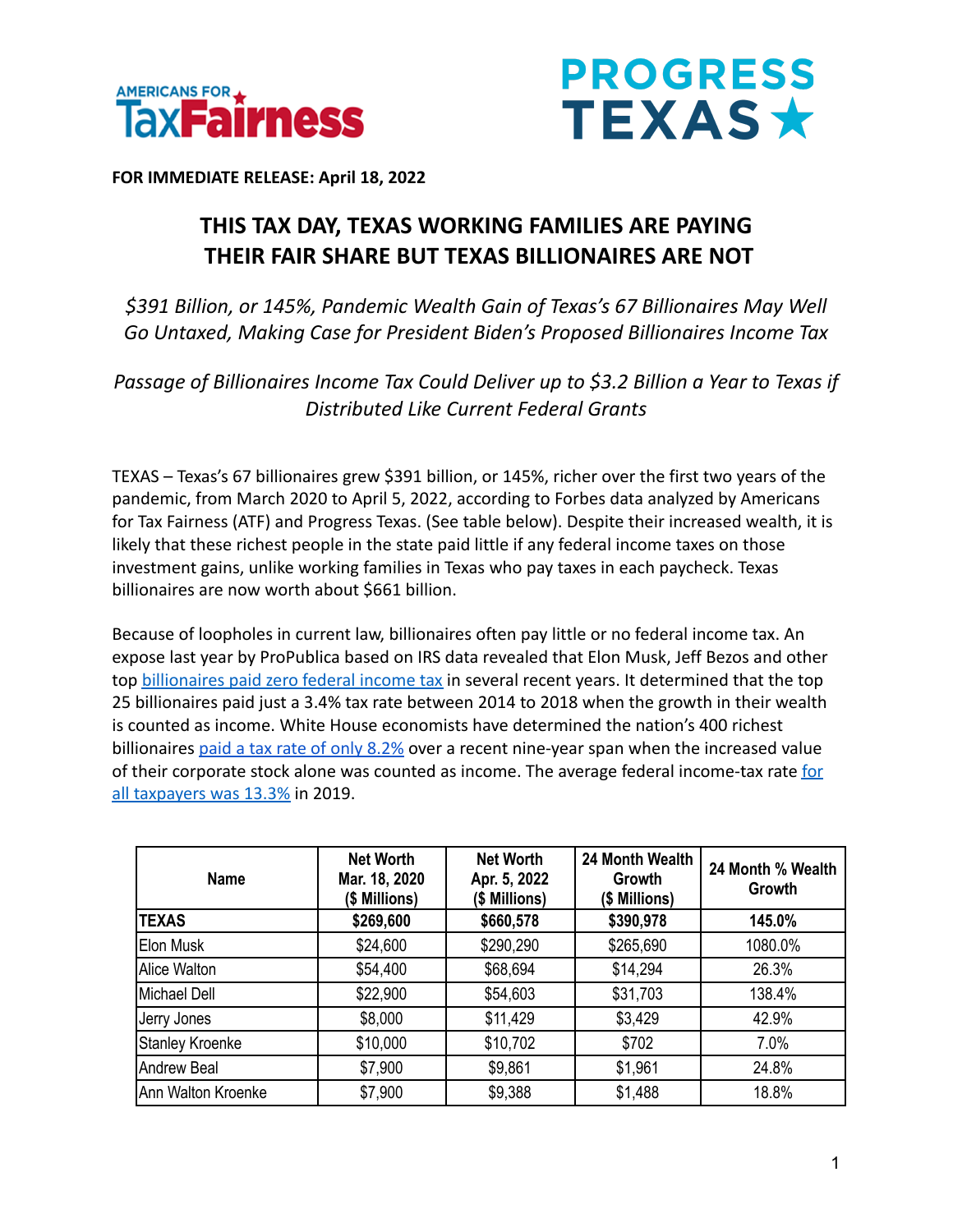| Jeffery Hildebrand      | \$2,200 | \$7,993 | \$5,793 | 263.3%   |
|-------------------------|---------|---------|---------|----------|
| <b>Richard Kinder</b>   | \$5,200 | \$7,709 | \$2,509 | 48.2%    |
| Randa Duncan Williams   | \$3,600 | \$6,764 | \$3,164 | 87.9%    |
| Dannine Avara           | \$3,600 | \$6,759 | \$3,159 | 87.7%    |
| <b>Milane Frantz</b>    | \$3,600 | \$6,759 | \$3,159 | 87.7%    |
| Scott Duncan            | \$3,600 | \$6,759 | \$3,159 | 87.7%    |
| Robert F. Smith         | \$5,000 | \$6,720 | \$1,720 | 34.4%    |
| Ray Lee Hunt            | \$4,400 | \$6,608 | \$2,208 | 50.2%    |
| Tilman Fertitta         | \$4,300 | \$5,828 | \$1,528 | 35.5%    |
| Ken Fisher              | \$3,900 | \$5,813 | \$1,913 | 49.1%    |
| <b>Robert Bass</b>      | \$4,500 | \$5,119 | \$619   | 13.8%    |
| <b>Autry Stephens</b>   | N/A     | \$5,000 | N/A     | N/A      |
| <b>Robert Rowling</b>   | \$2,500 | \$4,914 | \$2,414 | 96.5%    |
| <b>Bert Beveridge</b>   | \$3,200 | \$4,882 | \$1,682 | 52.5%    |
| Mark Cuban              | \$4,300 | \$4,729 | \$429   | 10.0%    |
| Robert Brockman         | N/A     | \$4,685 | N/A     | N/A      |
| W. Herbert Hunt         | \$1,400 | \$4,548 | \$3,148 | 224.9%   |
| David Bonderman         | \$3,700 | \$4,538 | \$838   | 22.6%    |
| Trevor Rees-Jones       | \$3,700 | \$4,505 | \$805   | 21.8%    |
| Dan Friedkin            | \$3,300 | \$4,400 | \$1,100 | 33.3%    |
| Margot Birmingham Perot | \$4,000 | \$4,335 | \$335   | 8.4%     |
| Kelcy Warren            | \$2,200 | \$4,306 | \$2,106 | 95.7%    |
| Janice McNair           | \$4,000 | \$4,185 | \$185   | 4.6%     |
| Thai Lee                | \$3,000 | \$4,059 | \$1,059 | 35.3%    |
| Sid Bass                | \$1,900 | \$3,383 | \$1,483 | 78.1%    |
| John Arnold             | \$3,300 | \$3,285 | (\$15)  | $-0.5%$  |
| H. Ross Perot Jr        | \$2,000 | \$3,200 | \$1,200 | 60.0%    |
| Drayton McLane Jr       | \$2,700 | \$3,009 | \$309   | 11.4%    |
| Joseph Liemandt         | \$3,000 | \$2,965 | (\$35)  | $-1.2%$  |
| <b>Bill Austin</b>      | \$2,100 | \$2,925 | \$825   | 39.3%    |
| John Paul DeJoria       | \$3,100 | \$2,751 | (\$349) | $-11.3%$ |
| George Bishop           | \$2,400 | \$2,748 | \$348   | 14.5%    |
| William Franke          | N/A     | \$2,557 | N/A     | N/A      |
| Gerald Ford             | \$2,100 | \$2,511 | \$411   | 19.6%    |
| Ray Davis               | \$1,700 | \$2,427 | \$727   | 42.8%    |
| <b>Edward Bass</b>      | \$1,800 | \$2,367 | \$567   | 31.5%    |
| Donald Horton           | N/A     | \$2,332 | N/A     | N/A      |
| Jim Breyer              | \$2,300 | \$2,159 | (\$141) | $-6.1%$  |
| Lee Bass                | \$1,800 | \$2,088 | \$288   | 16.0%    |
| Todd Wagner             | \$1,800 | \$2,027 | \$227   | 12.6%    |
| Paul Foster             | \$1,400 | \$1,889 | \$489   | 34.9%    |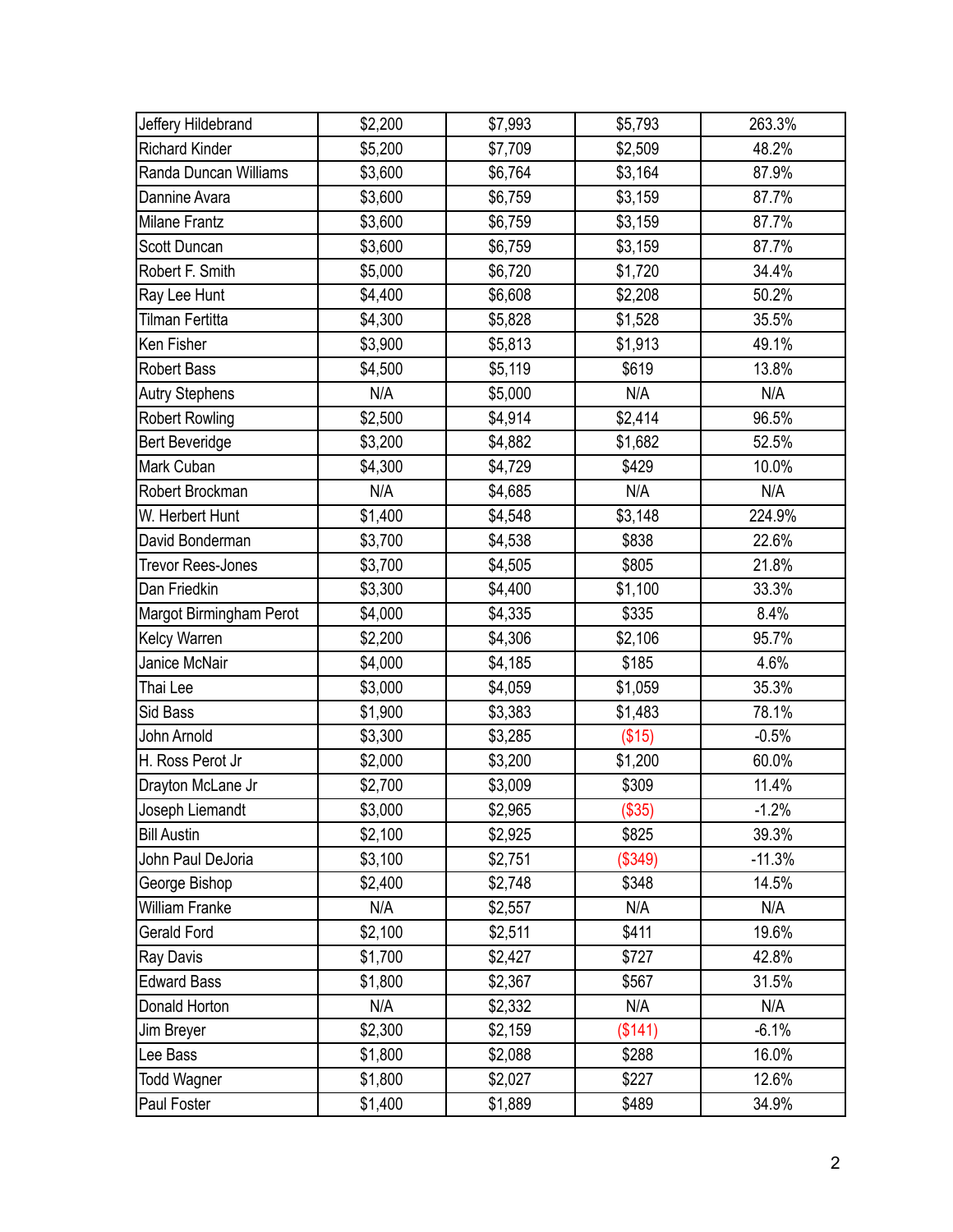| Mark & Robyn Jones      | N/A     | \$1,887 | N/A   | N/A   |
|-------------------------|---------|---------|-------|-------|
| David Booth             | \$1,400 | \$1,879 | \$479 | 34.2% |
| Christopher Goldsbury   | \$1,700 | \$1,798 | \$98  | 5.8%  |
| Leslie Alexander        | \$1,700 | \$1,775 | \$75  | 4.4%  |
| Drew Houston            | \$1,300 | \$1,755 | \$455 | 35.0% |
| Billy Joe (Red) McCombs | \$1,400 | \$1,708 | \$308 | 22.0% |
| James Leininger         | \$1,500 | \$1,687 | \$187 | 12.5% |
| Stephen Winn            | \$1,400 | \$1,672 | \$272 | 19.4% |
| Fayez Sarofim           | \$1,100 | \$1,575 | \$475 | 43.2% |
| Kenny Troutt            | \$1,500 | \$1,535 | \$35  | 2.3%  |
| Timothy Headington      | \$1,200 | \$1,485 | \$285 | 23.7% |
| John Goff               | N/A     | \$1,435 | N/A   | N/A   |
| Darwin Deason           | \$1,300 | \$1,373 | \$73  | 5.6%  |
| Jim Crane               | \$1,300 | \$1,351 | \$51  | 3.9%  |
| Dan Wilks               | \$1,100 | \$1,325 | \$225 | 20.5% |
| Marvy Finger            | N/A     | \$1,300 | N/A   | N/A   |
| <b>Farris Wilks</b>     | \$1,200 | \$1,300 | \$100 | 8.3%  |
| A. Jayson Adair         | N/A     | \$1,233 | N/A   | N/A   |
| Wilbur 'Ed' Bosarge Jr  | N/A     | \$1,000 | N/A   | N/A   |
| <b>Brian Sheth</b>      | \$2,200 | N/A     | N/A   | N/A   |

Source: Forbes data from March 18, 2020, and April 5, 2022, analyzed by Americans for Tax Fairness and available [here.](https://docs.google.com/spreadsheets/d/1MksOhwmIojtZihAmPcfcYeaGoG3FOFZmiKUza1dIRD4/edit?usp=sharing)

Billionaires and other very wealthy people generate wealth through corporate stock and other investments, but they can avoid paying income taxes on the growth of their investments because the rising value of their wealth from these assets is not taxed unless those assets are sold. The very wealthy [do not need to sell their assets](https://www.wsj.com/articles/buy-borrow-die-how-rich-americans-live-off-their-paper-wealth-11625909583) to turn the increasing value of their wealth into cash income; instead, they use their swelling fortunes to secure special low-interest loans allowing them to live lavishly without paying income taxes. Moreover, a lifetime of such income growth from assets can be [passed onto the next](https://americansfortaxfairness.org/issue/stop-protecting-billionaires-close-stepped-basis-loophole/) generation tax-free.

Congress can close this massive tax loophole through a billionaires income tax, such as [proposed recently by President Joe Biden](https://www.nytimes.com/2022/03/28/us/politics/biden-billionaire-tax.html) and earlier by Sen. Ron Wyden (D-OR), the [Senate's](https://www.finance.senate.gov/chairmans-news/wyden-unveils-billionaires-income-tax) [chief tax writer](https://www.finance.senate.gov/chairmans-news/wyden-unveils-billionaires-income-tax). A comparison of the two proposals can be found [here](https://americansfortaxfairness.org/issue/comparison-biden-wyden-billionaires-income-tax-proposals-short/).

Both proposals would tax investment gains of the superrich more like the wages of workers are taxed now. Requiring billionaires to pay a fairer share on the growth in value of their assets would make the tax system more equitable and generate revenue that would greatly benefit the economy and increase services and opportunities for millions of Americans.

The public overwhelmingly favors a billionaires income tax: 64% of respondents in a recen[t](https://docs.google.com/document/d/1AhWvucOLV2qY6izLkZvHpPig6DDmdFaCbmeM-5E65Xw/edit) [national poll](https://docs.google.com/document/d/1AhWvucOLV2qY6izLkZvHpPig6DDmdFaCbmeM-5E65Xw/edit) supported Senator Wyden's plan. (President Biden's plan was not tested in this poll.)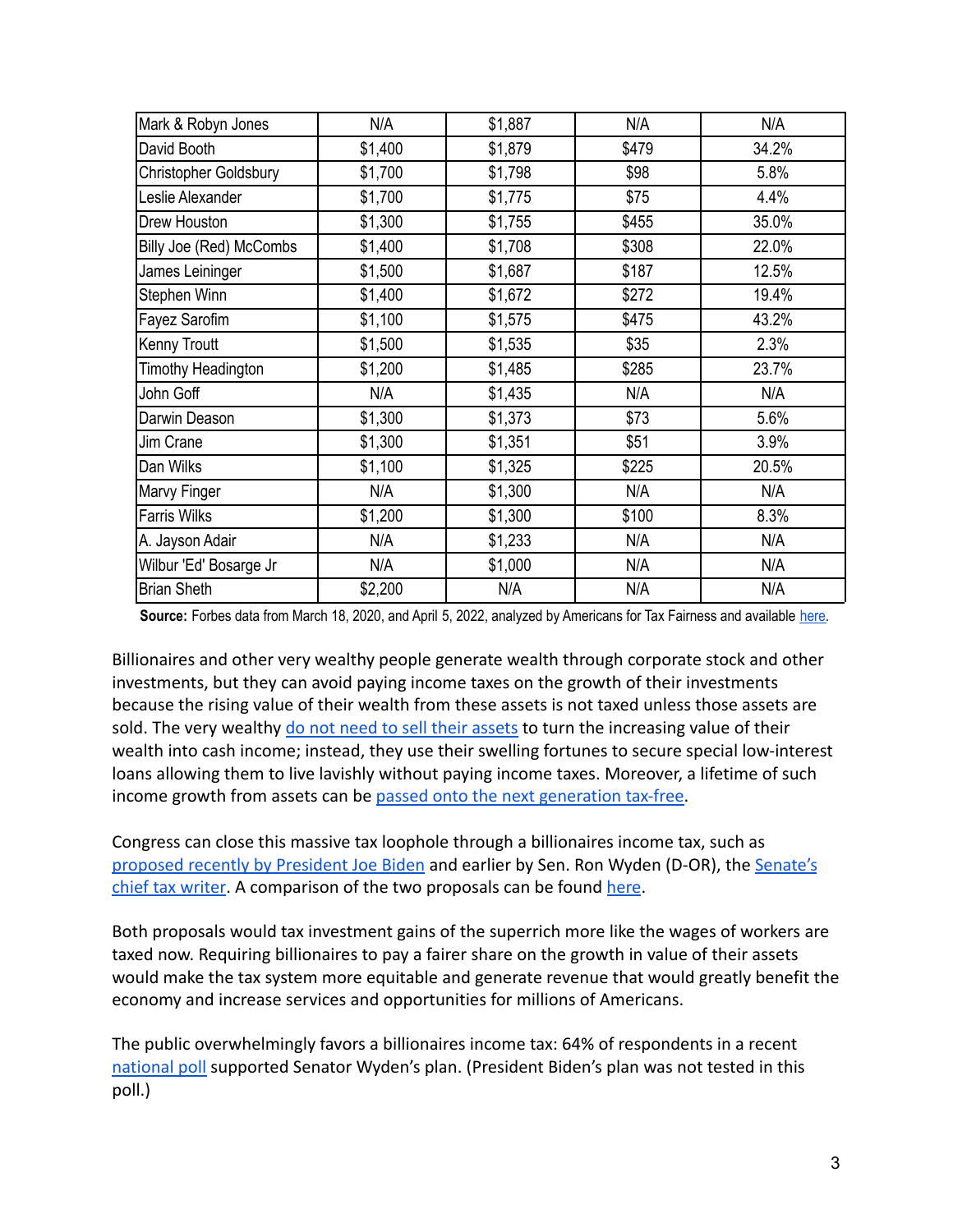The billionaires income tax proposed by President Biden would [raise about \\$360 billion](https://americansfortaxfairness.org/issue/comparison-biden-wyden-billionaires-income-tax-proposals-short/) over 10 years and the version proposed by Sen. Wyden would raise \$555 billion over 10 years. Nationally, it could do a great deal to help lower [costs for working families](https://americansfortaxfairness.org/issue/6-ways-spend-revenue-billionaires-income-tax/) by funding access to affordable healthcare and lower housing costs, ensuring the expanded Child Tax Credit benefits that recently expired could be extended for another four years, significantly lower the cost of childcare for working families and more.

**If that revenue was distributed to the states based on historical levels of federal grants to state budgets, Texas [could gain](https://docs.google.com/spreadsheets/d/1uMGQ0_Ow8ssIrktfYIvIQZwB44zOHf82ILpvh5kzWUI/edit?usp=sharing) about \$2 billion or \$3.2 billion a year for 10 years, respectively, from the Biden and Wyden billionaires tax plans.** This is based on budget data from the National Association of State Budget Officers. Between 2019 and 2021, federal grant funds made up an average of about 36% of Texas's state budget.

Federal grant funds to states [pay for numerous programs](https://www.cbpp.org/research/state-budget-and-tax/federal-aid-to-state-and-local-governments) and services: healthcare (Medicaid and CHIP), childcare, food and nutrition (SNAP, WIC), education (Head Start, Title I and IDEA), housing, transportation (highways, airports, and mass transit), public safety and much more. These funds represent nearly one-third of state budgets on average and nearly one-quarter of state and local budgets combined. Additional funds generated by a billionaires income tax could be used to lower costs to the state's working families for vital services like healthcare, childcare and housing.

The potential of \$2 billion or \$3.2 billion a year in federal grants [would add about](https://docs.google.com/spreadsheets/d/1uMGQ0_Ow8ssIrktfYIvIQZwB44zOHf82ILpvh5kzWUI/edit?usp=sharing) 1.5% or 2.4% to the state's budget, respectively, based on an average of the state's budgets between 2019 and 2021.

"While Texas working families have struggled to get by, massive corporations and the ultra-wealthy raked in record profits during the pandemic," **said Greg Casar, Democratic nominee for Texas Congressional District 35.** "This Tax Day, Congress must commit to ensuring billionaires pay their fair share of taxes. If we make sure billionaires have to pay their taxes, then we can get working families more affordable childcare, lower health care costs, and the good jobs and infrastructure we need."

"Working families are paying their fair share of taxes but American billionaires are not," **said Diana Gómez, advocacy director at Progress Texas.** "Most Texans pay income taxes out of every paycheck, which helps to support community services and resources we all depend on. Some billionaires pay no income taxes at all and most pay a much lower tax rate than the average American. It's time to close this tax loophole and start holding billionaires to the same standard as the rest of the country  $-$  it's time for a billionaires income

"The failure to tax increases in billionaire wealth from skyrocketing corporate stock and other investments is the worst loophole in our loophole-ridden tax code. Workers pay tax on their income all year, every year. Simple justice demands that billionaires do the same," said **Frank**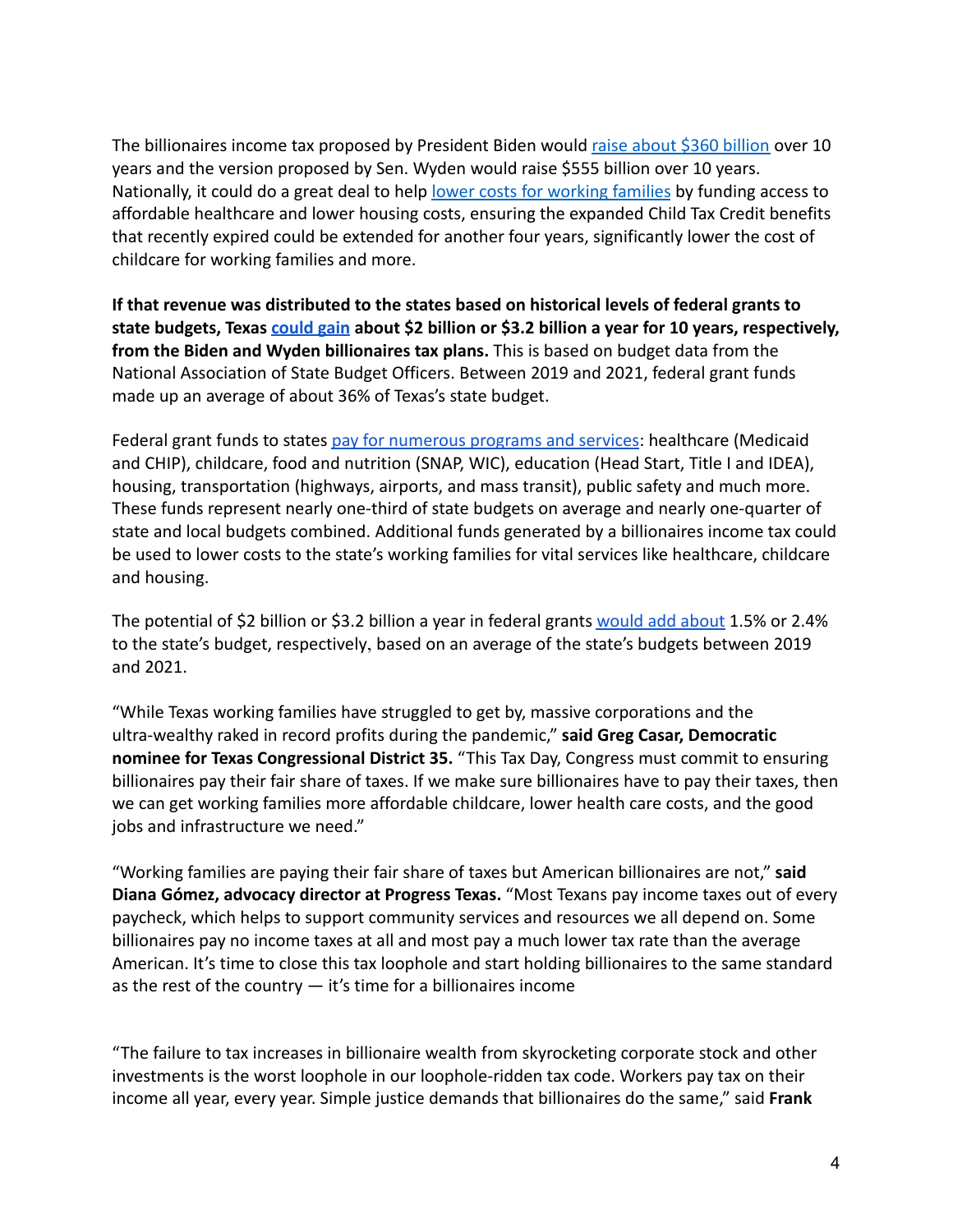**Clemente, executive director of Americans for Tax Fairness**. "Congress should close this loophole in the legislation members are now negotiating to help families cope with rising prices and make major investments in clean energy, all paid for by more fairly taxing the rich and corporations."

Over the two years since the national COVID emergency was announced in March 2020, the wealth of America's billionaires has climbed by \$2 trillion, or 70%, to a total of **\$5 trillion, as of** April 5. The total number of billionaires has increased from 614 to 741. [[See national table](https://docs.google.com/spreadsheets/d/1MksOhwmIojtZihAmPcfcYeaGoG3FOFZmiKUza1dIRD4/edit?usp=sharing)] Among the notable increases in wealth:

- **Elon Musk:** The driving force behind Tesla and SpaceX saw his wealth skyrocket by over 11-fold, or \$266 billion, to settle at \$290 billion.
- **Jeff Bezos:** The man who started Amazon is now worth nearly \$190 billion, after an \$77 billion leap in wealth during the pandemic.
- **Larry Page and Sergei Brin:** The Google co-founders saw their wealth climb more than 133% — and are now worth \$119 billion and \$114 billion, respectively.

This billionaires' bonanza has played out against the pandemic pall: 6,686,993 Texas residents have contracted COVID-19 and 87,594 have died from it. Many small businesses have closed, daily life has been disrupted and the cost of everything from housing to gas has consumed a greater share of household incomes. Although prompt and ample federal action prevented much worse economic consequences from COVID and helped to speed recovery, businesses and families will once again face perils as many of these interventions expire shortly.

Millions of families, for instance, could face steep increases in healthcare premiums or [loss of](https://www.nytimes.com/2022/04/04/opinion/covid-medicaid-loss.html) [insurance coverage](https://www.nytimes.com/2022/04/04/opinion/covid-medicaid-loss.html) in the second half of this year as pandemic responses fall away:

- **Medicaid Coverage:** Early in the pandemic, as millions of Americans lost jobs and healthcare coverage, Congress passed the bipartisan Families First Coronavirus Response Act that covered many more people. The federal government increased matching funds to states and ensured that Medicaid enrollees would be continuously covered through the duration of the public health emergency. Once the public health emergency expires—which it is expected to do this year—as many as [13 million people could lose](https://www.urban.org/sites/default/files/2022-03/what-will-happen-to-medicaid-enrollees-health-coverage-after-the-public-health-emergency_1_1.pdf) [health coverage](https://www.urban.org/sites/default/files/2022-03/what-will-happen-to-medicaid-enrollees-health-coverage-after-the-public-health-emergency_1_1.pdf) over the next 12 months. In Texas about 1,330,000 of the state's 4,671,000 [Medicaid patients](https://www.medicaid.gov/medicaid/program-information/medicaid-and-chip-enrollment-data/report-highlights/index.html) could lose their coverage, according to an Urban Institute study (see table 2).
- **Closing the Medicaid Coverage Gap**: The Affordable Care Act (ACA) [greatly expanded](https://www.healthinsurance.org/glossary/medicaid-expansion/#:~:text=A%20provision%20in%20the%20Affordable,a%205%25%20income%20disregard).) [Medicaid](https://www.healthinsurance.org/glossary/medicaid-expansion/#:~:text=A%20provision%20in%20the%20Affordable,a%205%25%20income%20disregard).), the low-income insurance program jointly funded by the federal government and the states. Washington induced states to participate in this reform (the Supreme Court ruled it could not be required) by temporarily funding the entire expansion, with the ratio declining in recent years to a permanent 90-10 federal-state funding formula. Yet at the outbreak of the pandemic, a dozen states, including Texas, still had not expanded their programs. This left millions of Americans in "[the Medicaid gap](https://www.kff.org/uninsured/issue-brief/the-coverage-gap-uninsured-poor-adults-in-states-that-do-not-expand-medicaid/)": ineligible for traditional Medicaid but unable to afford even subsidized ACA coverage.